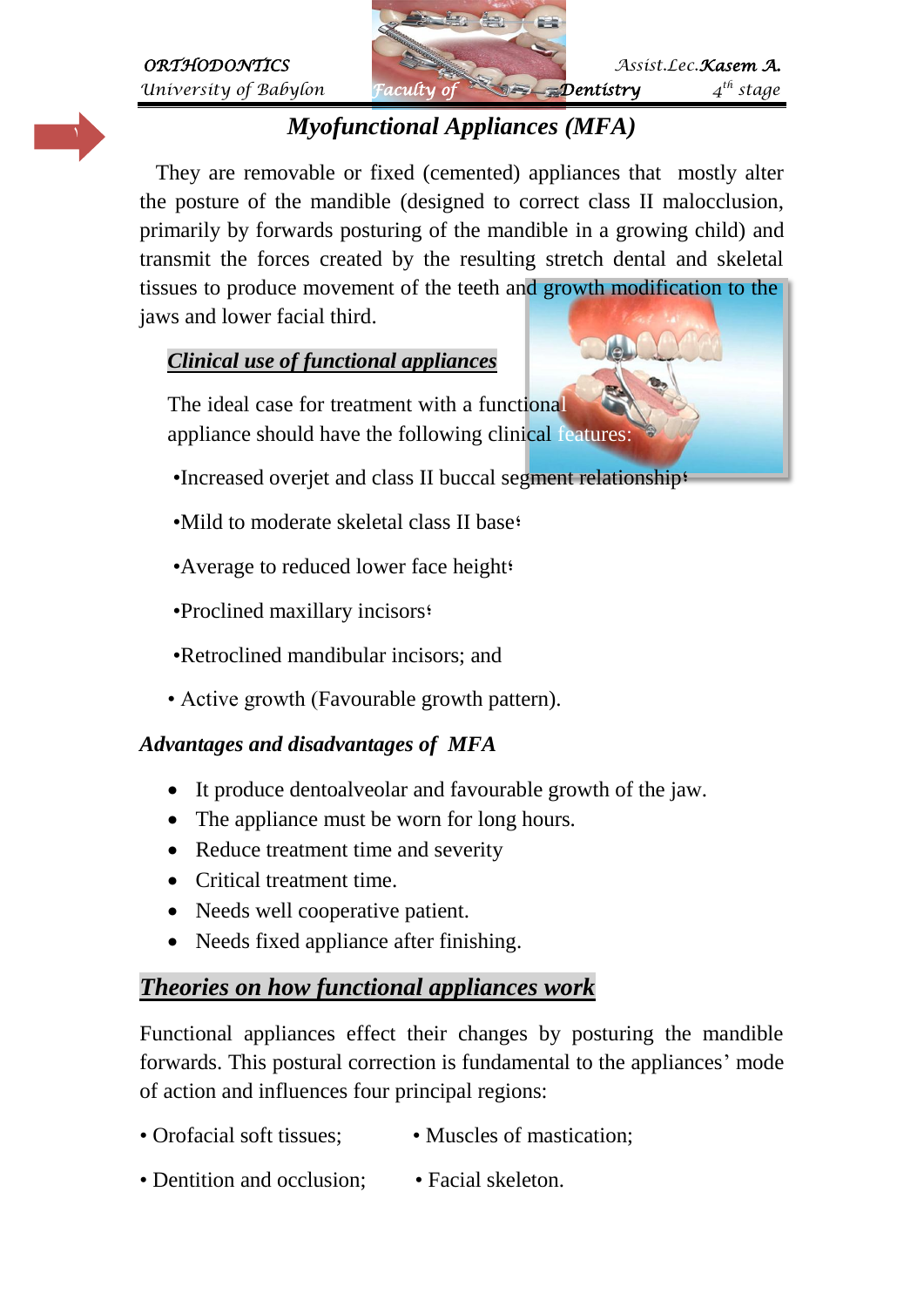# *University of Babylon Faculty of* **Faculty** *Faculty of*





#### *Clinical effects of functional appliances*

 Numerous types and designs of functional appliance have been described, each with its own treatment philosophy. In essence, all of these appliances have similar effects, with the most significant being dentoalveolar change:

- Retroclination of maxillary incisors;
- Proclination of mandibular incisors;
- Distal tipping of the maxillary dentition;
- Mesial eruption of the mandibular buccal dentition;
- Restraint of forwards maxillary development; and

• Forwards movement of the mandible due to small additional growth at the condyle and remodelling of the glenoid fossa.

#### *The treatment results depend on the following:*

### *1) Amount of force*

The force magnitude should be high or at least (400- 600 gm) per each side to make sure that only skeletal and no dental movements takes place. Such high forces produce hyalinization of the bony socket which prevents tooth and thus only orthopaedic movement is seen.

### *2) Duration of force*

According to most authors, intrmittent forces produce skeletal changes whereas continuous forces produce dental movement. MFA should be worn for about 12- 14 hr/day to bring about the desired effect. Increasing the duration beyond the optimum range increases the dental effects. An intermittent heavy force is less harmful to the teeth and periodontium than a continuous heavy force.

**CRe**  *3) Direction of force:* The direction of force application should be such as to maximize the skeletal effect. A favourable skeletal effect is seen when a force is directed postero-superiorly through the center of resistance of maxilla.

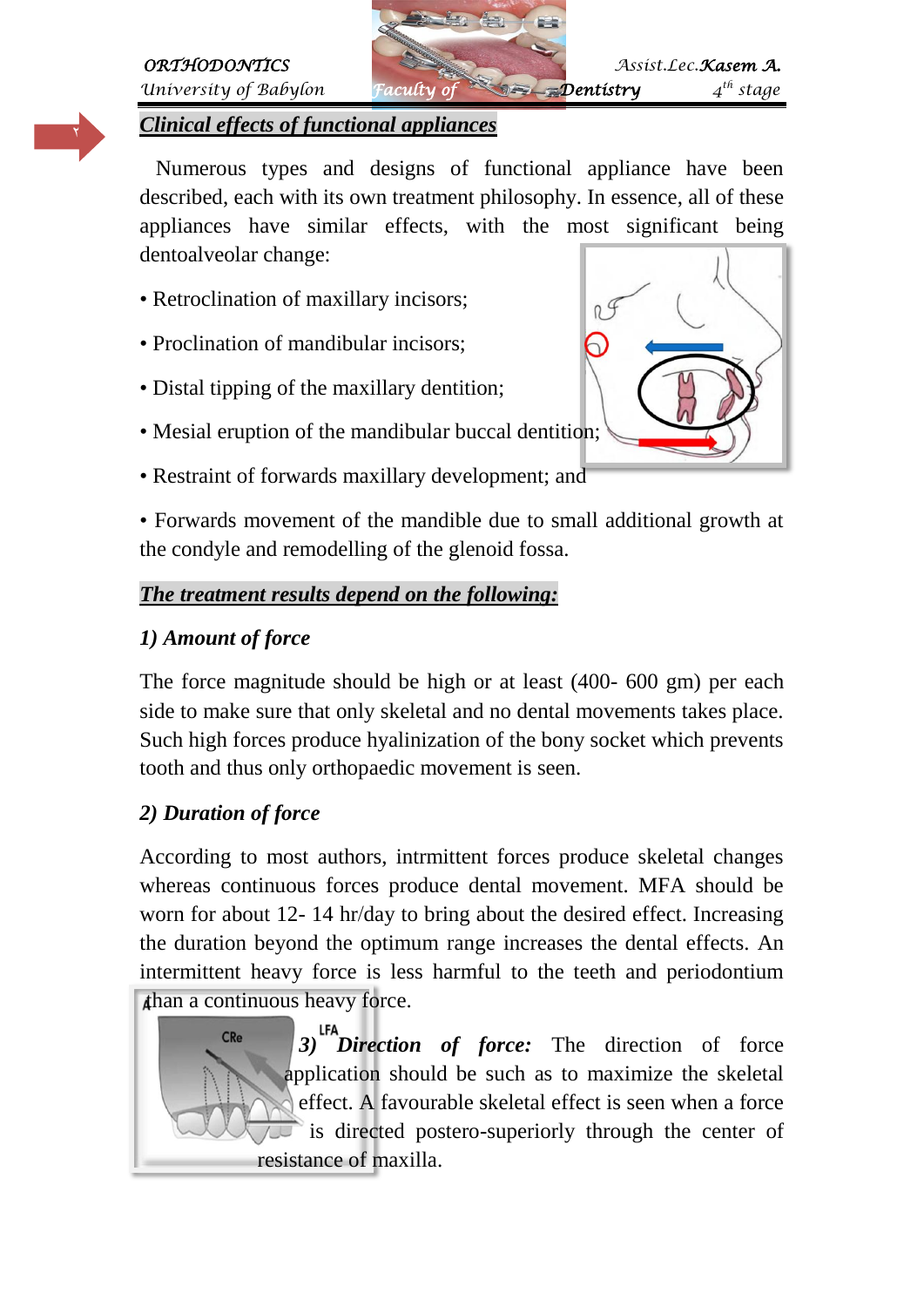

# *4) Age of the patient*

*MFAs* are most effective during the late mixed dentition period as it takes the advantages of prepubertal growth spurt. However, treatment should be maintained till growth is complete as these appliances change only the expression of growth rather than the underlying growth pattern.

#### *5) Time of force application*

There is evidence that there is an increase in the release of growth hormones more during the evening and night and is associated with the sleep onset. Therefore, it is advisable for the child to wear the appliance in the evening and throughout the night. Generally the child is more likely to wear it at night (bulky and affect ......)

Functional appliances should be used when the patient is growing. As girls complete their growth slightly earlier than boys, *MFAs* can be used a little latter in .....s.

# *Types of MyoFunctional Appliances*

#### *1)Oral screen*

The appliance is the oldest type of functional appliances. Is a thin shield of acrylic which lies in the buccal sulcus. It is worn at night. In its passive form it transmits the forces of the circumoral musculature uniformly to the teeth.

#### *Indications:*

a) As a retainer ( passive) B) Discourage thump sucking

C) The active oral screen has been used for overjet reduction in cases where there is sufficient incisors spacing to allow OJ reduction.

#### *2) Andresen Activator (Monoblock)*

It is a tooth born removable appliance consist of upper and lower appliances sealed together and

holded the lower jaw in forward position to guide tooth eruption into more desirable bite while helping the upper and lower jaws grow in proportion with each other. It was based upon the hypothesis of stimulating increased muscle activity in the mandibular elevator and

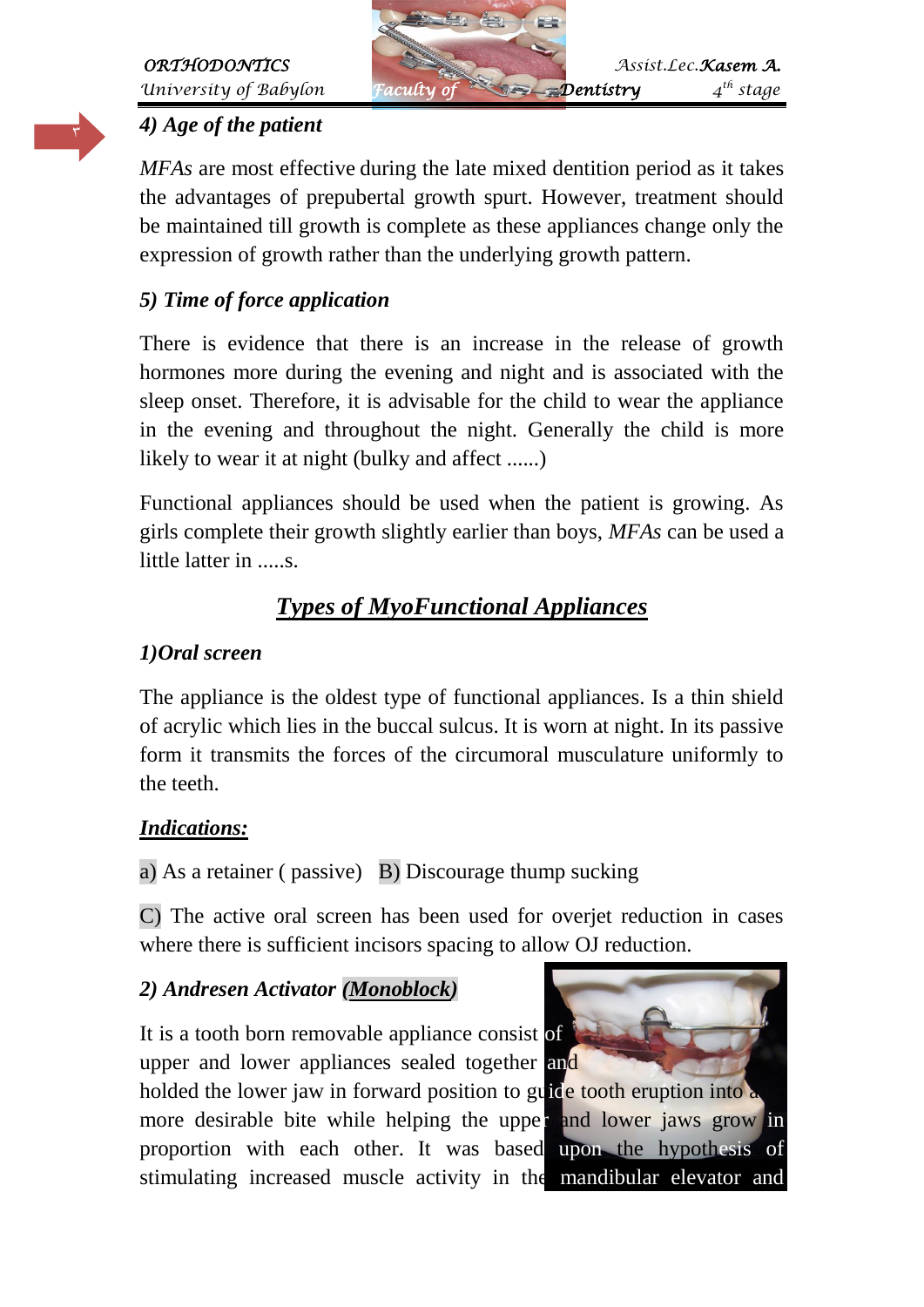*University of Babylon Faculty of Faculty of Participal* 





retractor muscles to act directly on the dentition through the appliance and unload the condyle to allow remodelling and growth. patient cooperation in wearing this appliance is essential for successful improvement.

*Mainly used in cases with Cl.II div.1 with mandibular deficiency.*

### **Bite registration**

- $\boxtimes$  Symmetrical position of the nandible.
- **E** The bite should be opened 2mm beyond the free way space.



 If the overjet is 10 mm or less, this will generally mean the postured bite can be taken with the incisors in an edge-to-edge relationship. If greater than 10 mm, it is unlikely that full overjet reduction can be achieved with a single appliance. *Rather, the appliance may need reactivating, either by adjusting it so the mandible is postured further forwards or by fabricating a second appliance once the overjet has been partially reduced.*

#### *Trimming of acrylic (appliance adjustment)*

The interdental acrylic in the buccal segments has been trimmed to make a series of inclined planes which guide the eruption of the upper molars and premolars buccaly and distally. While the lower buccal segment will be guided mesially and buccaly (forward movement of the lower jaw). The distal movement is intended to help correct the Class II buccal segment relationship.

### *3) Bionator*

It is best described as cut-down activator. The reduced bulk of the appliance making it more comfortable to the patient (increased wearing) and ensure normal oral function. The appliance also has the ability to reposition the mandible and modify dental eruption. Developed  $1<sup>rst</sup>$  by Balter*. It is indicated for: Class II and III malocclusion*.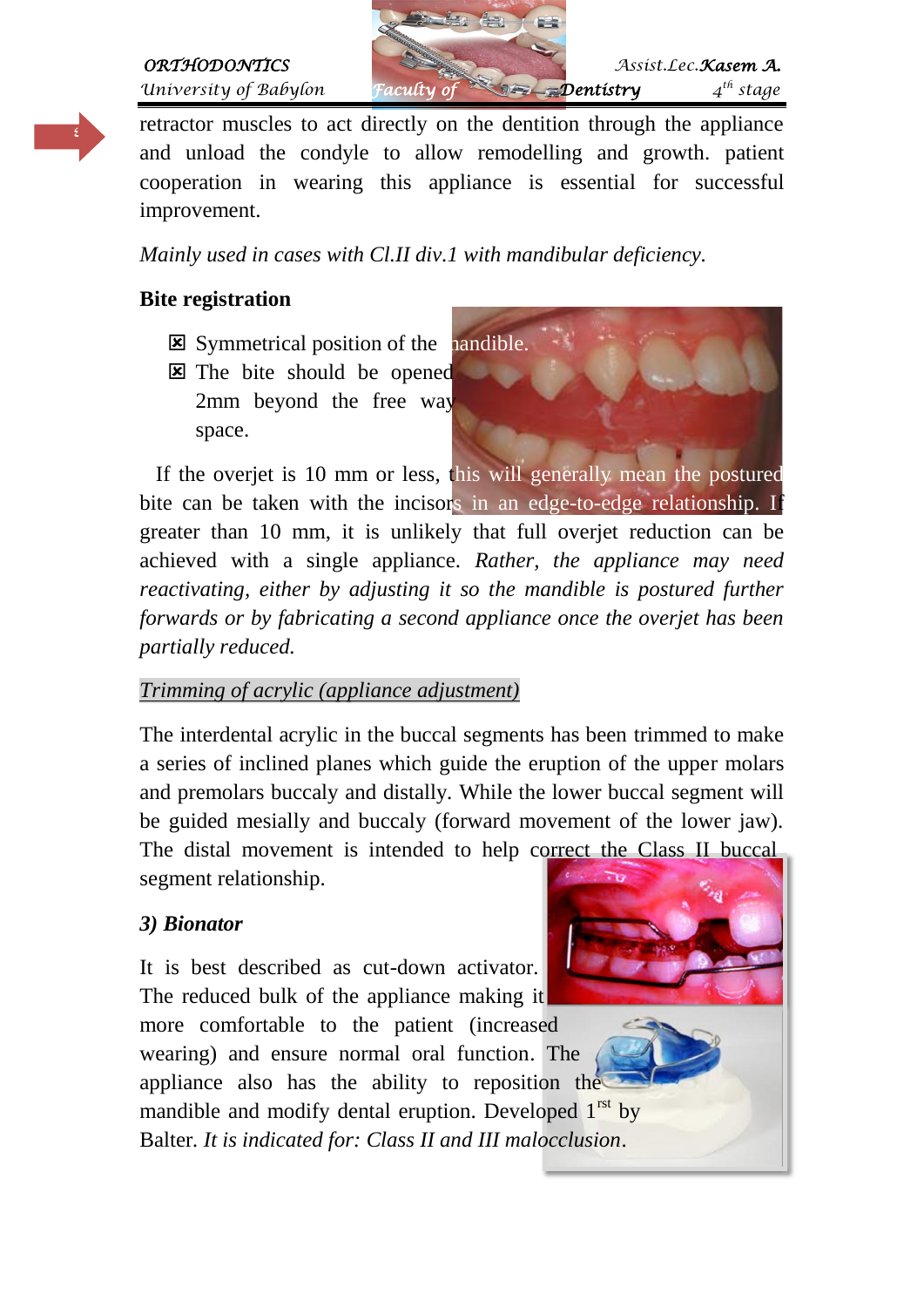#### *ORTHODONTICS Assist.Lec.Kasem A. University of Babylon Faculty of* **Faculty** *Faculty of*  $\sim$  *Dentistry*

*th stage*



 It is a tooth born appliance. A palatal coffin spring was incorporated into the appliance and designed to sit away from the palate, stimulating the tongue to adopt a more anterior position and helping to stabilize the bionator in the oral cavity. Buccal wire shields were also incorporated to hold the cheeks away from the buccal segments and allow passive expansion of the dental arches.

#### *Activators combined with headgear*

 Functional appliance wear can encourage a clockwise rotational effect on the dentition and dental bases, which can lead to an increase in the lower face height and greater vertical rather than sagittal change in chin position. To prevent this and optimize skeletal correction in the anteroposterior dimension, headgear can be attached to the appliance.

- The Teuscher appliance
- The Van Beek appliance
- The Dynamax appliance

#### *4) Frankle appliance*

 It is a tissue born functional appliance, also it has some contact with the teeth (bite blocks). Much of the appliance is located in the vestibule.

 Frankle appliance originally called the function regulator (FR). Frankel was an advocate of the functional





matrix theory of growth, which states that there is no direct genetic influence on the size, shape or position of the skeletal tissues. Rather, bony growth is driven by form and function of the surrounding soft tissues.

 It looks very different as having acrylic shields in the buccal sulci and little or no acrylic lingually. Heavy wires and buccal shields are intended to cause passive expansion of the arches by holding the cheeks and lips away from the teeth, so disturbing the muscle balance and also to enlarge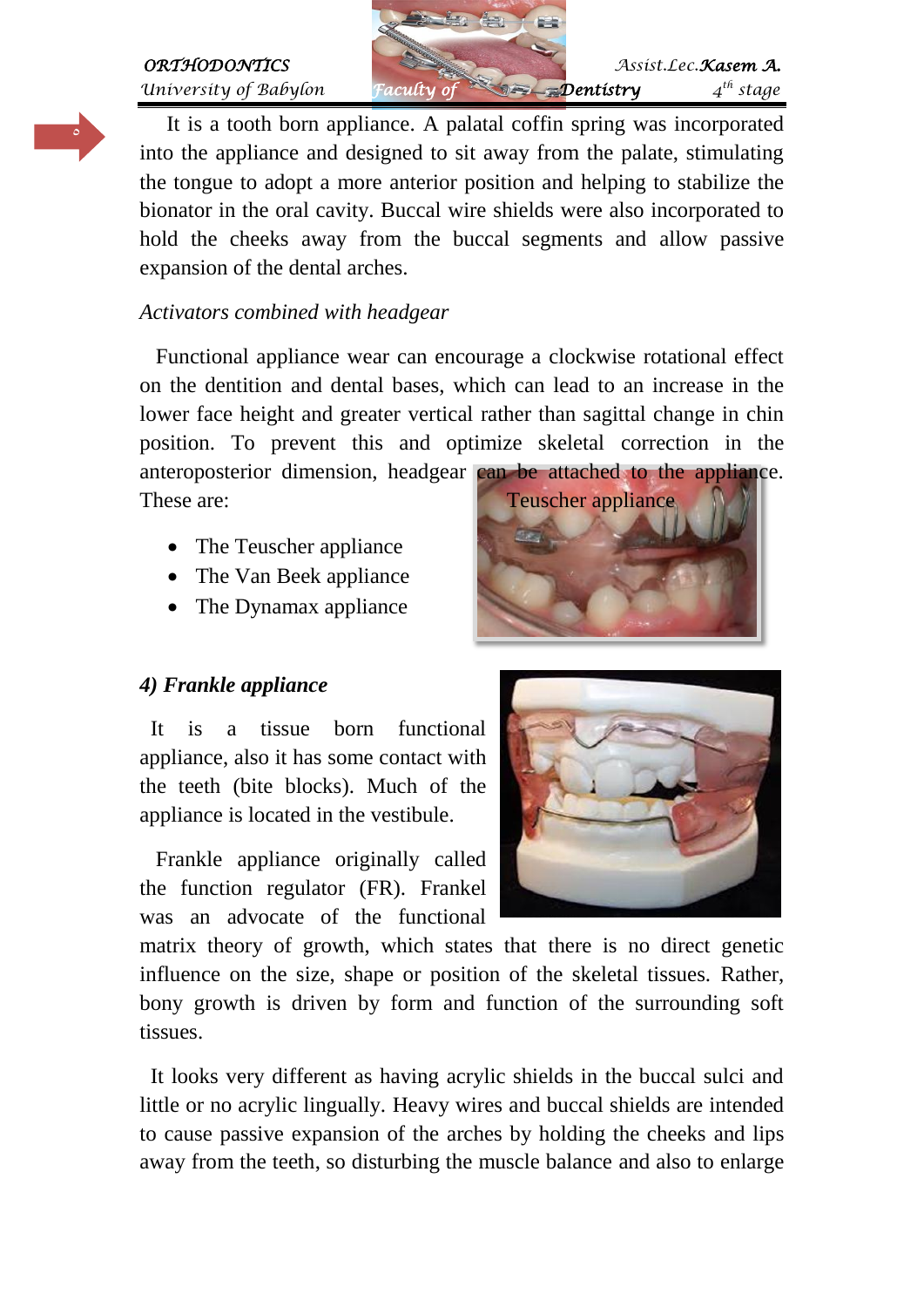

*University of Babylon Faculty of* **Faculty** *Faculty of*  $\sim$  *Dentistry* 

٦

the alveolar process by stretching the periosteum in the depth of the vestibule (in theory), as well as encouraging forwards posture of the mandible. The treatment philosophy is based upon full-time wear, but the bulk and fragility of the appliance can make compliance difficult.

*There are different types of Frankle appliances according to the type of malocclusion:*

*(1)FR I* is for treatment of Class II div.1 (OJ less than 7mm) malocclusion and incorporate lip pads labial to the lower incisors to allow forward development of the mandibular alveolar process.

*(2) FR II* is for treatment of Class II div.2, so it has in addition a palatal wire to procline the upper incisors.

*(3) FR III* is for treatment of Class III malocclusion having acrylic shields labial to the upper incisors which together with a palatal arch to procline them and a lower labial bow which retroclines the lower incisors.

*(4) FR IV* is for open bite cases.

# *Pre-functional stage*

 To optimize the benefits of using a functional appliance, a short period of treatment prior to fitting the appliance can often be beneficial:

•Maxillary arch expansion to prevent a posterior maxillary lingual crossbite developing following sagittal correction; this can be accomplished by using a removable appliance with a midline expansion screw.

 •Proclination and alignment of the labial segments if they are retroclined (particularly

in a class II division 2 incisor relationship) or if they are crowded; this can be done with a removable appliance or a sectional fixed appliance.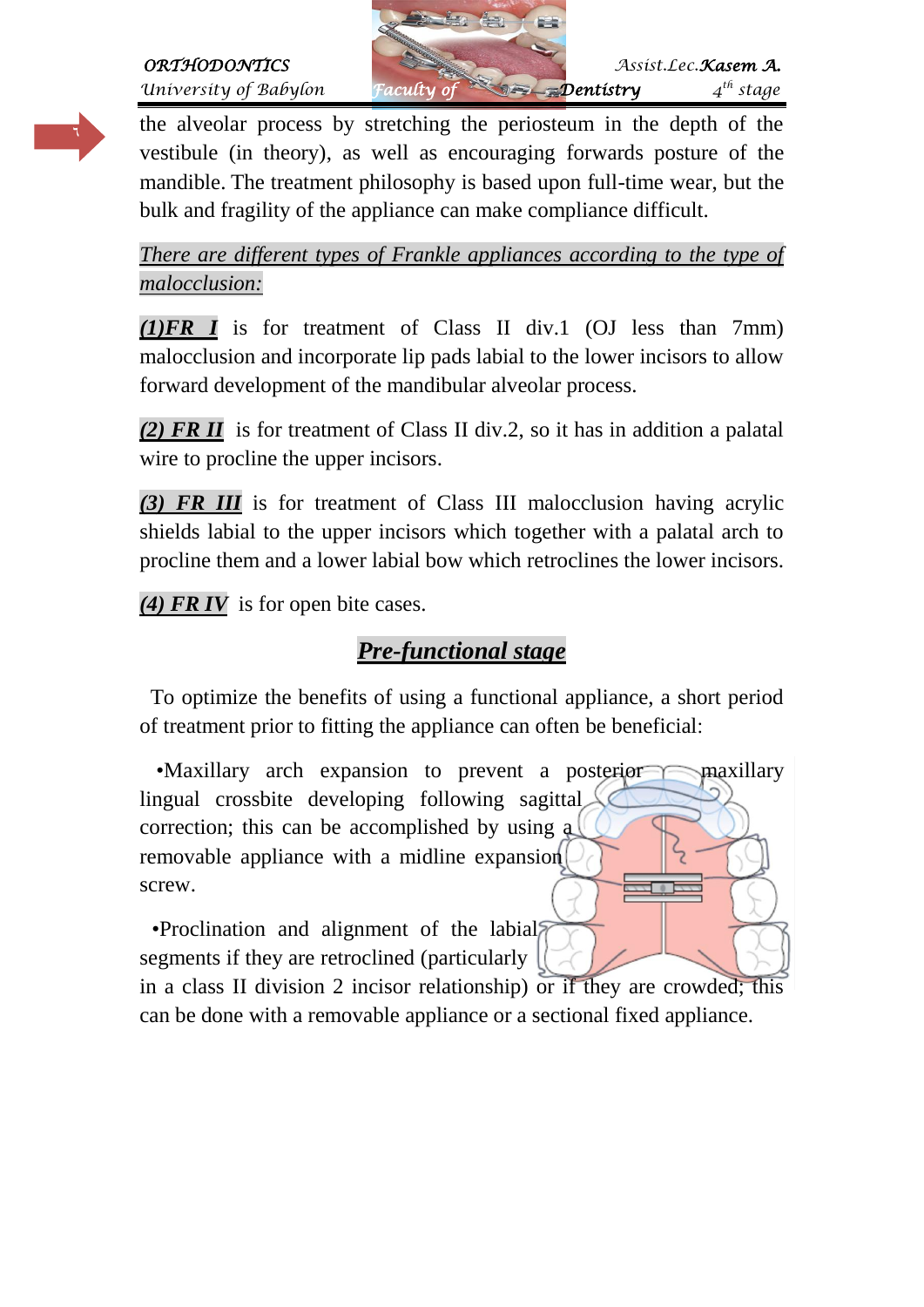Y



*th stage*

#### *5) The twin block appliance*

The unique feature of this appliance is that its constructed in tow parts as

seperate upper and lower appliances. Forward mandibular posturing is achieved by incorporating buccal blocks with interlocking inclined planes



(The inclined planes of these blocks are set at approximately 70°) with the height greater than 5 mm vertically to ensure that the patient occludes with the lower block in front of the upper and not on it. It is a tooth born appliance.

Twin block appliance is most comfortable and aesthetic of all functional appliances. The patient can eat and speak normally (movement of the jaws is not restricted). *The twin block also carries a number of other advantages:*

• Upper arch expansion can be achieved by incorporating a midline expansion screw.

• Headgear can be easily attached to the upper appliance in cases with maxillary protrusion.

• Fixed appliances can be placed to start alignment of the labial segments without compromising retention of a twin block; and

• This appliance is robust and relatively easy to fabricate.

#### *6) Herbst appliance (bite-jumper)*

Its a tooth born appliance. It can be either fixed (cemented or bonded) or removable appliance. The maxillary and mandibular arches are splinted with frameworks that is usually are cemented or bonded but can be removable, and



connected with a pin- and- tube device that hold the mandible forward. It is now one of the most widely used functional appliances for class II correction. The original design used bands on the first molars and premolars. For better anchorage and robustness, Pancherz now recommends using cobalt-chromium cast splints for the super-structure.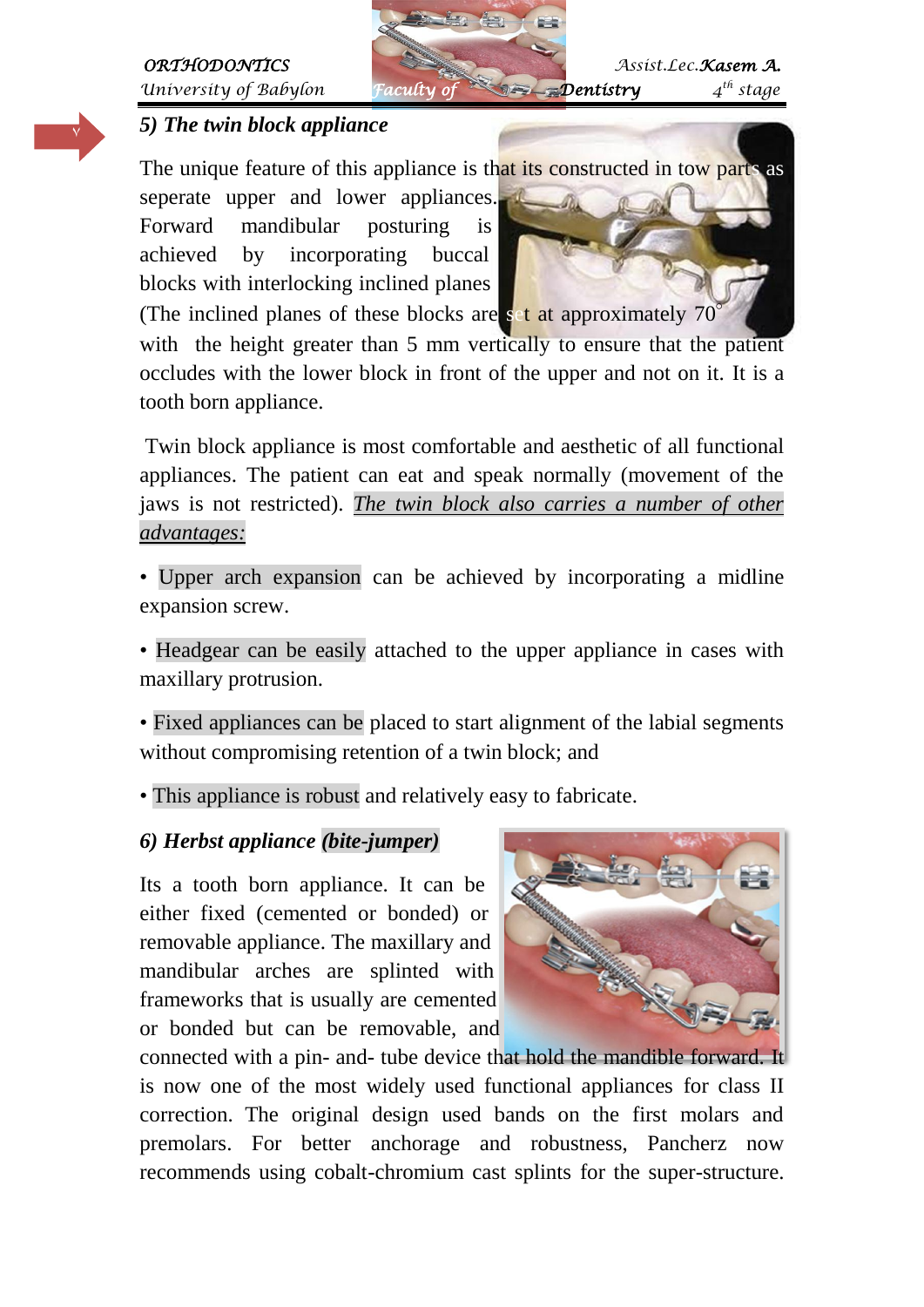The fixed nature of this appliance means that effective compliance is not usually an issue and overjet reduction in 6–8 months is commonly achieved.

 This appliance encourage the lower jaw to grow in a forward direction by positioning it forward and holding it there. It also has the ability to push the upper molars backwards.

#### *End of treatment with functional appliance and retention*

Once the overjet is corrected and due to the tendency of the original growth pattern to re-establish itself following treatment; wear of the appliance should be continued on a part-time basis to retain the sagittal correction and allow occlusal settling (to close the transient lateral open bite that happen at the end of treatment). This can include part-time wear of a cut-down functional appliance or a removable appliance with an inclined anterior bite plane.

# *7) Exra Oral Devices*

## *A)Headgear*

Headgears are the most common among all the orthopaedic appliances. They are ideally indicated in patient with excessive horizontal growth of the maxilla with or without vertical changes along with some protrusion of the upper teeth. Reasonably good mandibular dental and skeletal morphology. They are most effective in the prepubertal period.



Headgears can also be used to distalize the maxillary dentition along with the maxilla. They are an important adjunct to maintain anchorage.